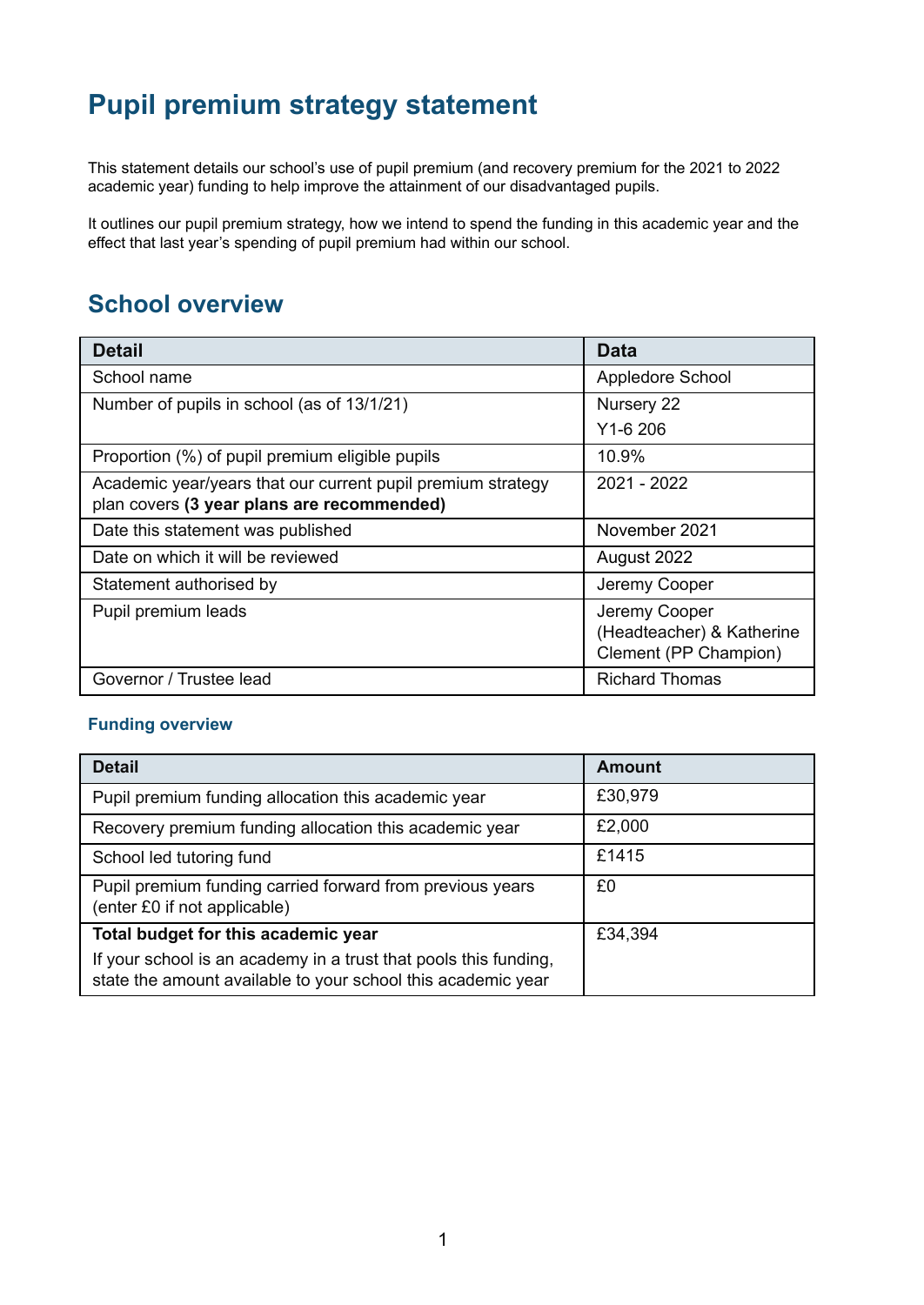# **Part A: Pupil premium strategy plan**

# **Challenges**

This details the key challenges to achievement that we have identified among our disadvantaged pupils.

| <b>Challeng</b><br>e number | Detail of challenge                                                                                                                        |
|-----------------------------|--------------------------------------------------------------------------------------------------------------------------------------------|
|                             | Lower academic outcomes of pupils in receipt of disadvantaged pupils<br>compared to non-disadvantaged pupils in core and non-core subjects |
| 2                           | Children reading less for pleasure when they end Key Stage 1 or finish reading<br>phonetically decodable books                             |
| 3                           | Negative impact of disadvantage on access to opportunities and activities                                                                  |
| 4                           | Negative impact of disadvantage on social, emotional and mental health<br>(SEMH)                                                           |

### **Intended outcomes**

This explains the outcomes we are aiming for **by the end of our current strategy plan**, and how we will measure whether they have been achieved.

| <b>Challenge</b><br>number | Intended outcome                                                                                                                                                                                                     | <b>Success criteria</b>                                                                                                                                                                                                                                                                                                                                                                             |
|----------------------------|----------------------------------------------------------------------------------------------------------------------------------------------------------------------------------------------------------------------|-----------------------------------------------------------------------------------------------------------------------------------------------------------------------------------------------------------------------------------------------------------------------------------------------------------------------------------------------------------------------------------------------------|
|                            | Disadvantaged children<br>make at least expected<br>progress from their starting<br>points and narrow the<br>attainment gap with<br>non-disadvantaged pupils in<br>reading (including phonics),<br>writing and maths | End of KS2 published performance data<br>demonstrates performance that compares<br>favourably with national figures<br>Internal data demonstrates increases in the<br>percentage of disadvantaged pupils meeting<br>the expected standards in core and foundation<br>subjects.<br>Book scrutiny and discussion with<br>disadvantaged pupils demonstrates progress,<br>knowledge, and understanding. |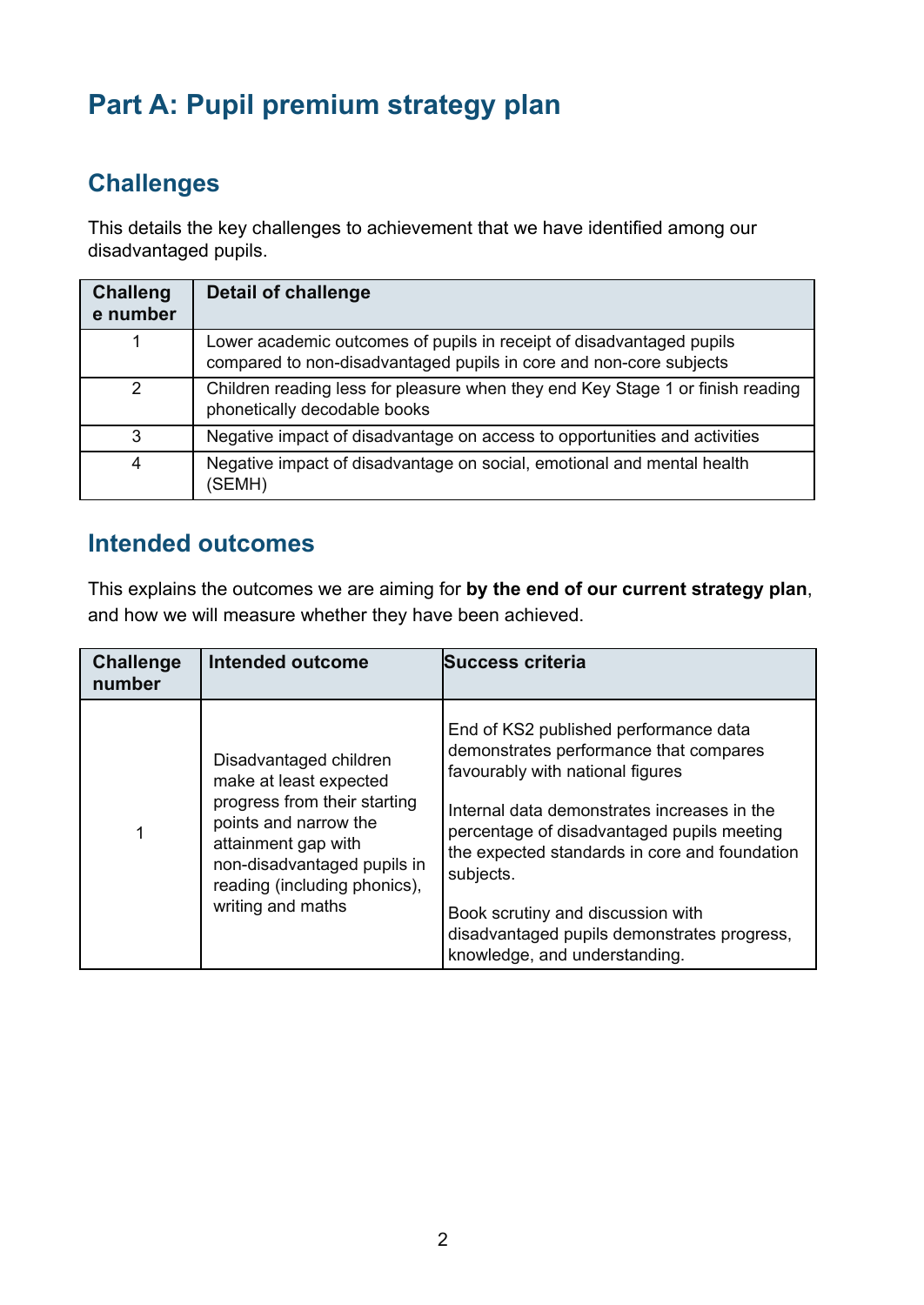| $\overline{2}$ | Instilling and sustaining a<br>love of reading in children.<br>Children read regularly and<br>fluently              | Children continue to read regularly and widely<br>outside of school after they have moved on<br>from decodable books or Key Stage 1<br>(whichever is first).<br>Children can talk about a range of genres and<br>authors they have read and like/dislike<br>End of KS2 published performance data for<br>reading demonstrates performance that<br>compares favourably with national figures<br>Internal data demonstrates increases in the<br>percentage of disadvantaged pupils meeting<br>the expected standards in reading |
|----------------|---------------------------------------------------------------------------------------------------------------------|-------------------------------------------------------------------------------------------------------------------------------------------------------------------------------------------------------------------------------------------------------------------------------------------------------------------------------------------------------------------------------------------------------------------------------------------------------------------------------------------------------------------------------|
| 3              | Disadvantaged pupils have<br>access to opportunities and<br>activities equal to that of<br>non-disadvantaged pupils | Disadvantaged pupils attend school trips<br>(including residential trips) and after school<br>activities, have all the equipment and clothing<br>to be fully equipped for attending school and<br>have access to the school's virtual classroom.                                                                                                                                                                                                                                                                              |
| 4              | Pupils attend school and<br>feel safe and healthy (body,<br>mind and relationships).                                | Disadvantaged pupils have acceptable levels of<br>attendance and any required SEMH support<br>improves their wellbeing                                                                                                                                                                                                                                                                                                                                                                                                        |

# **Activity in this academic year**

This details how we intend to spend our pupil premium (and recovery premium funding) **this academic year** to address the challenges listed above.

#### **Teaching (for example, CPD, recruitment and retention)**

Budgeted cost: £3,372

| <b>Activity</b>                                                                                                                  | <b>Evidence that supports this</b><br>approach                                                            | <b>Challenge</b><br>number(s)<br>addressed |
|----------------------------------------------------------------------------------------------------------------------------------|-----------------------------------------------------------------------------------------------------------|--------------------------------------------|
| Use of an educational<br>consultant to improve<br>quality first teaching<br>across all subjects                                  | Implementation of Rosenshine<br>Principles of Instruction research based<br>evidence to improve outcomes. |                                            |
| Use of subject specific<br>educational consultants<br>to improve quality first<br>teaching in science,<br>geography and history. | Termly support provided by a consultant<br>has improved the quality of curriculum<br>delivery.            |                                            |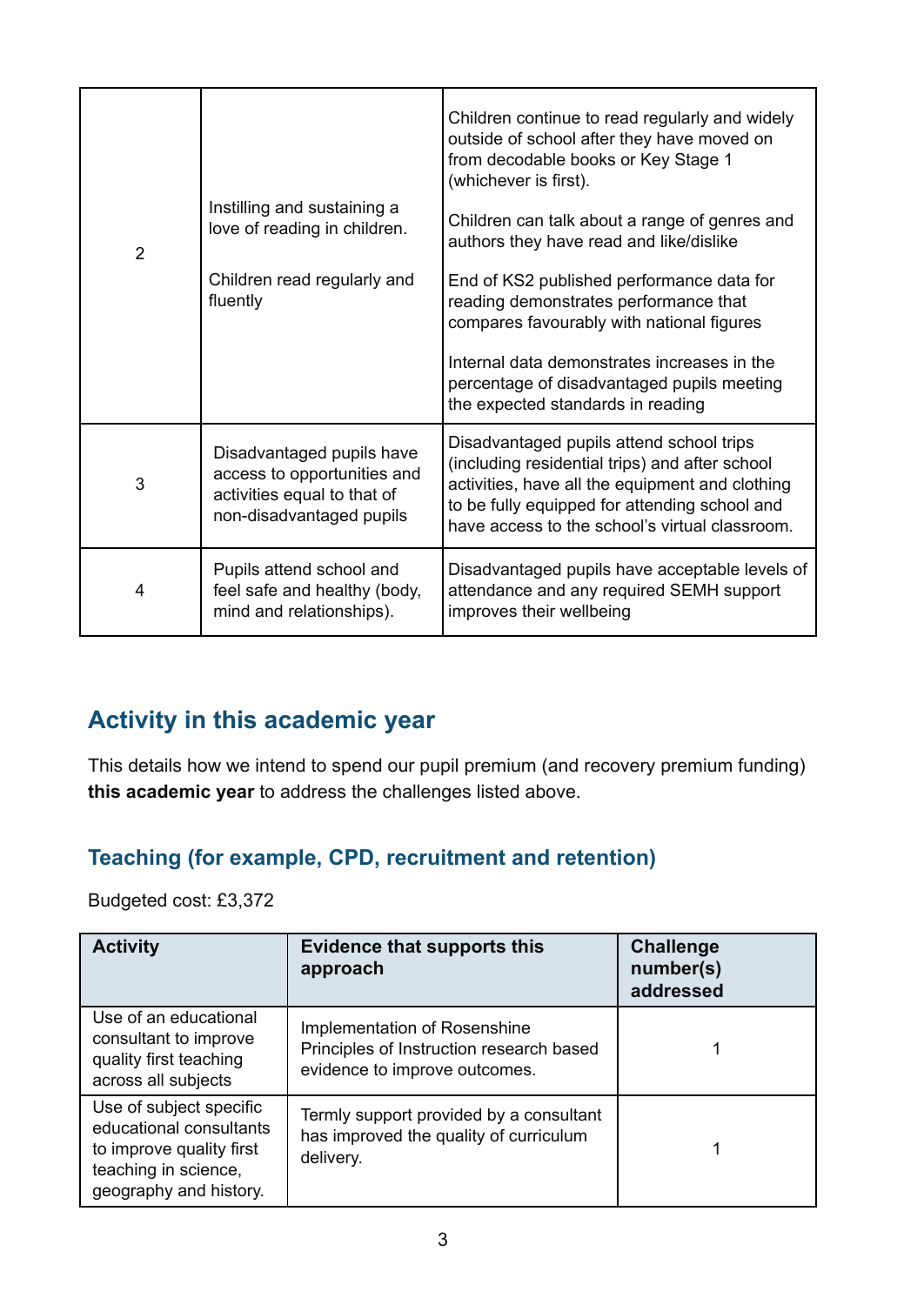|                                                                                             | Use of Ofsted research reviews and<br>subject reports in these subjects     |       |
|---------------------------------------------------------------------------------------------|-----------------------------------------------------------------------------|-------|
| Phonics training for<br>lower Key Stage 2<br>teachers and teaching<br>assistants            | Keys Stage 2 have limited experience in<br>the delivery of phonics teaching |       |
| Release time for the<br>Reading Champion to<br>complete the School<br>Led Tutoring training | Required for this member of staff to be<br>suitably qualified.              | 1 & 2 |

## **Targeted academic support (for example, tutoring, one-to-one support structured interventions)**

Budgeted cost: £22,248

| <b>Activity</b>                                                                                                                                                                                                                                                                                                                                                                                                         | <b>Evidence that supports this</b><br>approach                                                                                                                                                                                                                                               | <b>Challenge</b><br>number(s)<br>addressed |
|-------------------------------------------------------------------------------------------------------------------------------------------------------------------------------------------------------------------------------------------------------------------------------------------------------------------------------------------------------------------------------------------------------------------------|----------------------------------------------------------------------------------------------------------------------------------------------------------------------------------------------------------------------------------------------------------------------------------------------|--------------------------------------------|
| 1:1 and small group<br>work with the Pupil<br>Premium Champion for<br>aspects of reading,<br>writing and maths.                                                                                                                                                                                                                                                                                                         | Class teacher through ongoing<br>assessments and observations identify<br>pupils 'gaps' and these children receive<br>additional support as a planned<br>intervention delivered by the Pupil<br>Premium Champion or 'rapid response'<br>support by the class Teaching Assistant              | 1                                          |
| The Reading Champion<br>is scheduled to spend<br>time with every child in<br>Key Stage 2 to support<br>them with appropriate<br>and varied reading<br>book choices and<br>reading stamina. The<br>frequency increases for<br>the lower achieving<br>readers, less motivated<br>children and the<br>disadvantaged pupils.<br>Small group and 1:1<br>sessions to improve<br>reading skills with lower<br>achieving pupils | Key Stage 2 teachers identifying an<br>increase in pupils displaying the<br>following behaviours:<br>insufficiently motivation to<br>independently read<br>a lack of reading stamina<br>infrequently reading independently<br>$\bullet$<br>reading a narrow range of genre<br>and/or authors | 1 & 82                                     |

# **Wider strategies (for example, related to attendance, behaviour, wellbeing)**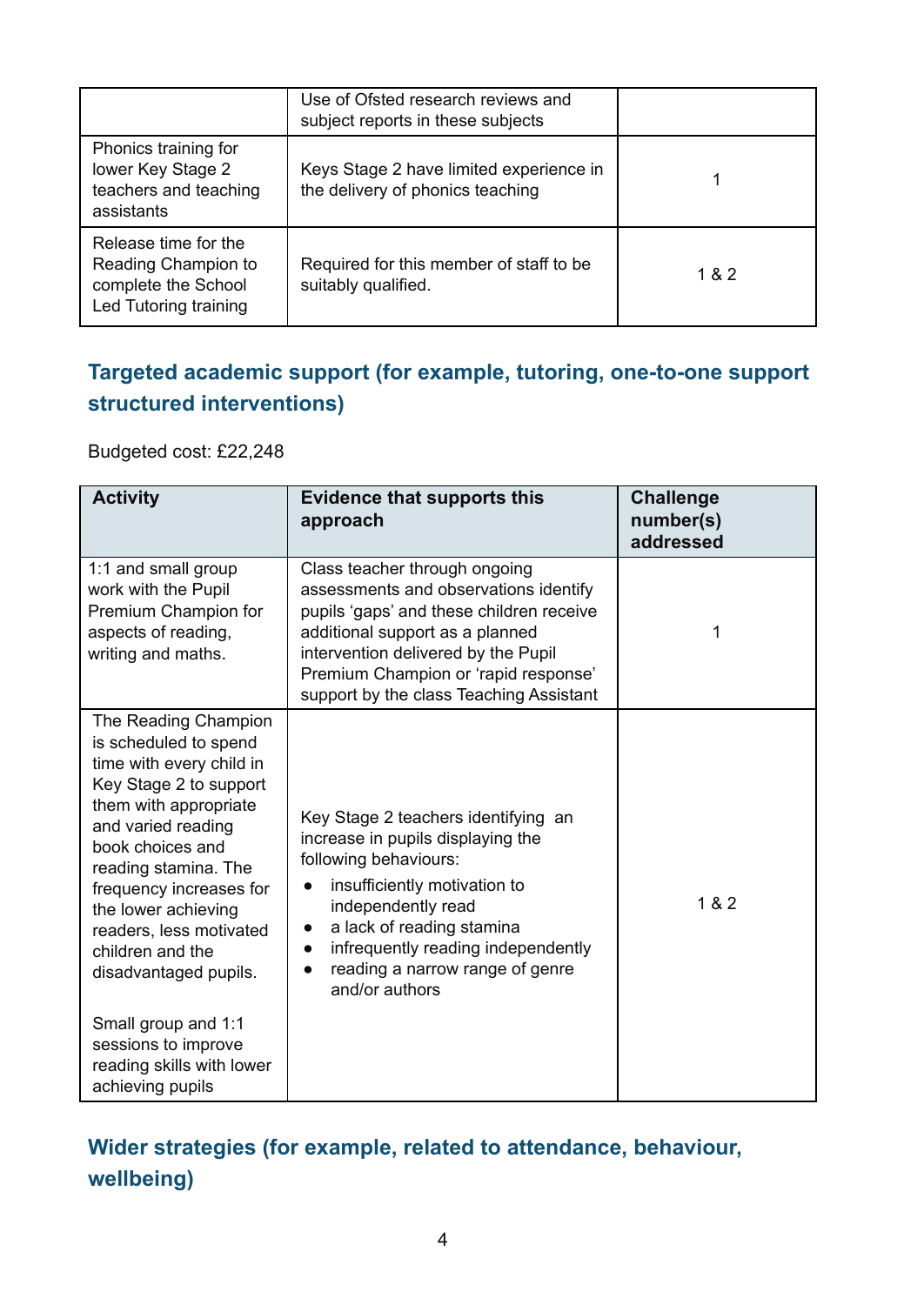#### Budgeted cost: £7,844

| <b>Activity</b>                                                                                                                                                              | <b>Evidence that supports this</b><br>approach                                                                                                                                          | <b>Challenge</b><br>number(s)<br>addressed |
|------------------------------------------------------------------------------------------------------------------------------------------------------------------------------|-----------------------------------------------------------------------------------------------------------------------------------------------------------------------------------------|--------------------------------------------|
| Pastoral support from<br>the school's learning<br>mentor to remove<br>barriers to learning<br>relating to pupils<br>relationships,<br>attendance, behaviour<br>and wellbeing | CPOMS logs and individual case<br>studies of previous ongoing support<br>from the learning mentor demonstrate<br>impact                                                                 | 1 & 4                                      |
| Subsidising school trips<br>(including residential<br>trips) for disadvantaged<br>pupils                                                                                     | School trips are linked to learning in the<br>curriculum and failure to attend would<br>impact on a pupil's outcome in that<br>subject area                                             | 1 & 3                                      |
| Provision of<br>Chromebooks for home<br>use for pupils without<br>suitable access to the<br>school's learning<br>platform                                                    | Access to the pupils' homework and<br>remote learning is via the Google<br>Classroom. During school 'closure' for<br>Covid the variance in available home<br>technology became evident. | 3                                          |

### **Total budgeted cost: £33,464**

# **Service pupil premium funding**

Budgeted cost: £930

| <b>Activity</b>                                                                    | <b>Evidence that supports</b><br>this approach                                                                                                                                                                                                                                                                        | <b>Challenge number(s)</b><br>addressed |
|------------------------------------------------------------------------------------|-----------------------------------------------------------------------------------------------------------------------------------------------------------------------------------------------------------------------------------------------------------------------------------------------------------------------|-----------------------------------------|
| Attendance of after<br>school clubs (e.g. our<br>Eco Club) and/or<br>music lessons | Due parents in the services<br>frequently being away from<br>the home, the need has<br>been identified for service<br>children to have increased<br>social activities and access<br>to opportunity to play and<br>explore nature in the<br>outdoors and build self<br>esteem and confidence<br>through music lessons. | 3 & 4                                   |